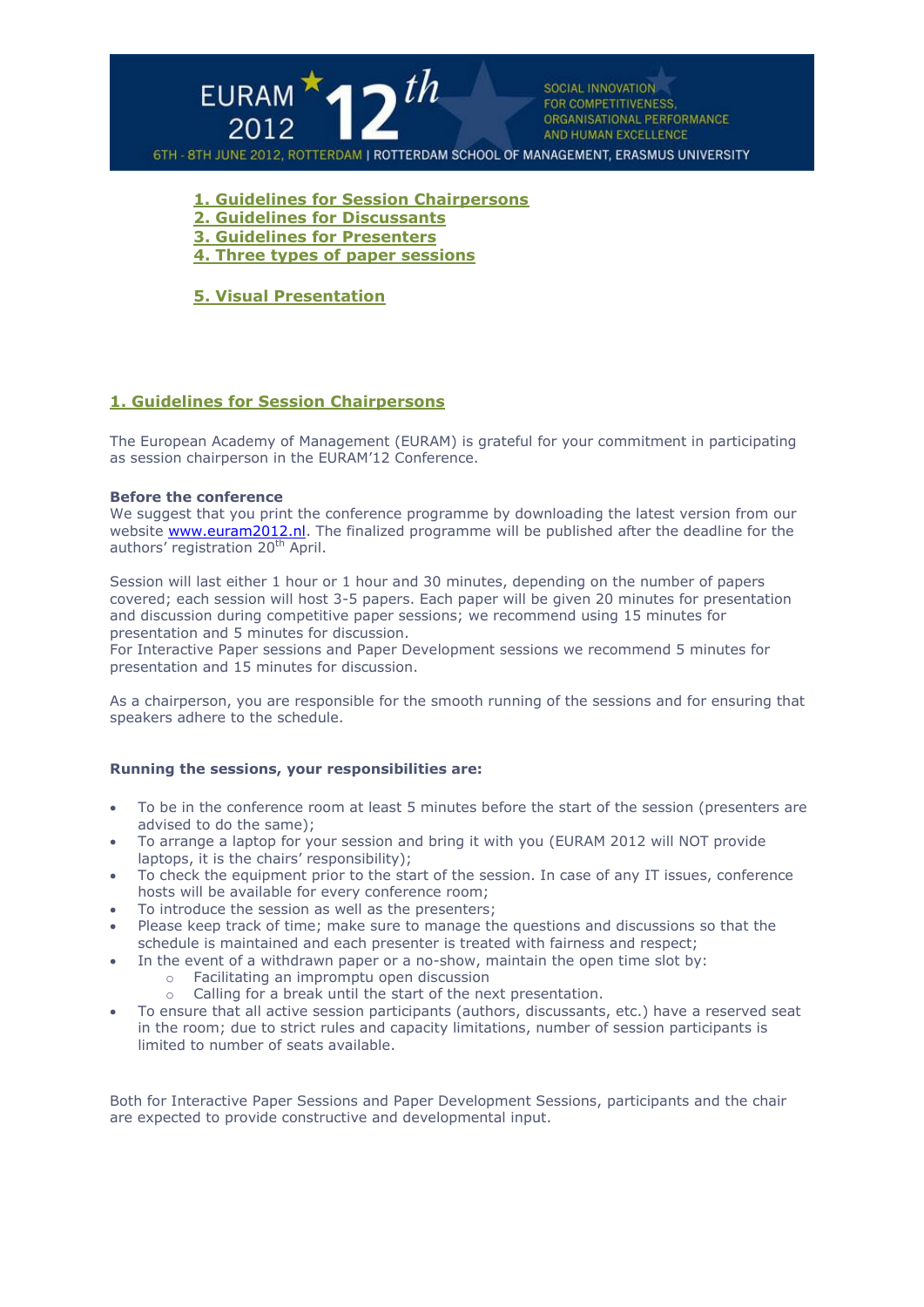

# **2. Guidelines for Discussants**

Only Competitive Paper Sessions have a discussant. As a discussant, your role is to:

- Read the papers in advance and find the commonalities among them;
- Try to frame and develop a conversation from that perspective;
- Identify shared topics, linked ideas/findings and contradictory ideas/results from presentations;
- Identify the themes and points for debate in the session.

### **3. Guidelines for Presenters**

The conference programme allows for a maximum of 20 minutes to each paper:

- For Competitive Paper Sessions, each paper will be given 20 minutes: 15 minutes for presentation and 5 minutes for discussion;
- For Interactive Paper Sessions and Paper Development Sessions, each paper will be given 5 minutes for presentation and 15 minutes for discussion. The chairperson for the respective sessions is responsible for the smooth running of the presentations and for ensuring that speakers follow the session schedule. Depending on the session chair's preference, questions will be dealt with either after individual presentations, or at the end of the session;
- Only Competitive Paper Sessions have PowerPoint Presentations; presenters should bring them on their personal memory stick. We kindly ask you to adapt the number of your slides to fit within the 15 minutes timeframe.

For your presentation, we would like to provide a few tips which will help you in designing it:

- Ensure font and background colours display clearly;
- Limit your graphics to one 1-3 per page;
- Limit bullets to six or fewer per slide; use no more than five or six words per bullet;
- Present one topic/theme per slide wherever possible;
- Choose fonts for readability; Arial fonts, for example, tend to be easy to read in the text body;
- Use one font style per visual and only two styles per presentation;
- Use large type size generally between 32 and 36 for headings, between 20 and 28 for bullets and sub-bullets and no smaller than 18 for plain text.

# **4. Three types of paper sessions**

- **Competitive Paper Sessions:** Regular paper sessions where 4 or 5 papers are presented, with a discussant to these papers.
- **Interactive Paper Sessions:** Interactive paper sessions, moderated by a chair and aimed at providing constructive and developmental inputs. Since active participations and constructive inputs are highly encouraged, please prepare in advance, for instance by downloading and reading the paper, if you intend to attend a particular session.
- **Paper Development Sessions:** Sessions moderated by one or two experienced scholars, aimed at providing constructive and developmental input. Papers are working papers that still require significant development before being suitable for submission to a journal. Input is provided by the moderators. Chairs should send out the papers to all session participants in advance. In case you wish to attend such a session, make sure to familiarize yourself with the topic and the papers in particular.